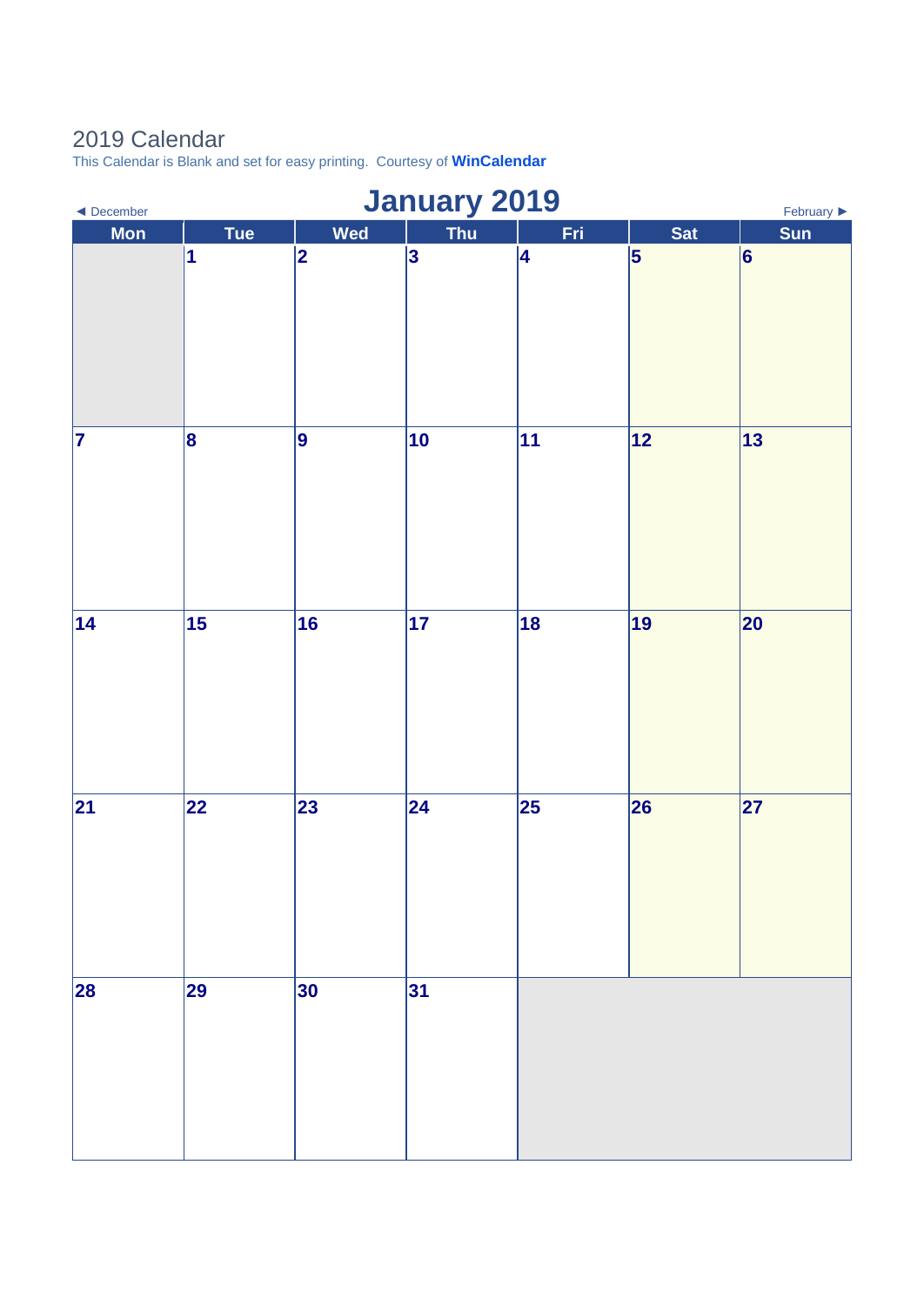| February 2019<br>◀ January<br>March $\blacktriangleright$ |                 |     |     |                         |            |     |  |
|-----------------------------------------------------------|-----------------|-----|-----|-------------------------|------------|-----|--|
| <b>Mon</b>                                                | <b>Tue</b>      | Wed | Thu | Fri                     | <b>Sat</b> | Sun |  |
|                                                           |                 |     |     | $\overline{\mathbf{1}}$ | 2          | 3   |  |
| 4                                                         | 5               | 6   | 7   | 8                       | 9          | 10  |  |
| $\overline{11}$                                           | $\overline{12}$ | 13  | 14  | 15                      | 16         | 17  |  |
| 18                                                        | 19              | 20  | 21  | 22                      | 23         | 24  |  |
| 25                                                        | 26              | 27  | 28  |                         |            |     |  |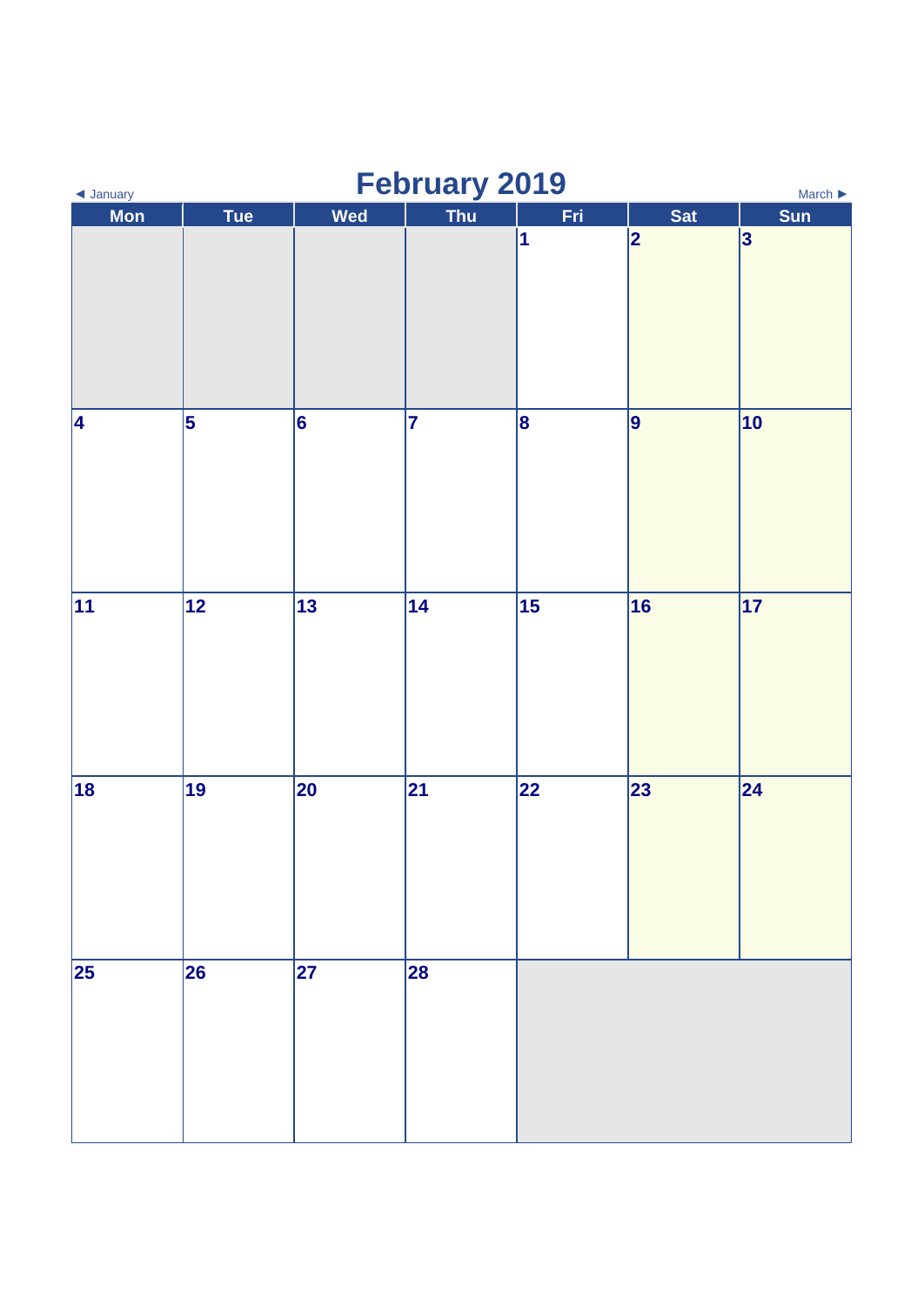| <b>March 2019</b><br>April ▶<br>◀ February |                 |     |            |                                     |            |     |  |
|--------------------------------------------|-----------------|-----|------------|-------------------------------------|------------|-----|--|
| <b>Mon</b>                                 | <b>Tue</b>      | Wed | <b>Thu</b> | Fri                                 | <b>Sat</b> | Sun |  |
|                                            |                 |     |            | $\vert$ 1                           | 2          | 3   |  |
| 4                                          | 5               | 6   | 7          | 8                                   | 9          | 10  |  |
| $\overline{11}$                            | $\overline{12}$ | 13  | 14         | $\overline{\overline{\mathbf{15}}}$ | 16         | 17  |  |
| 18                                         | 19              | 20  | 21         | 22                                  | 23         | 24  |  |
| 25                                         | 26              | 27  | 28         | 29                                  | 30         | 31  |  |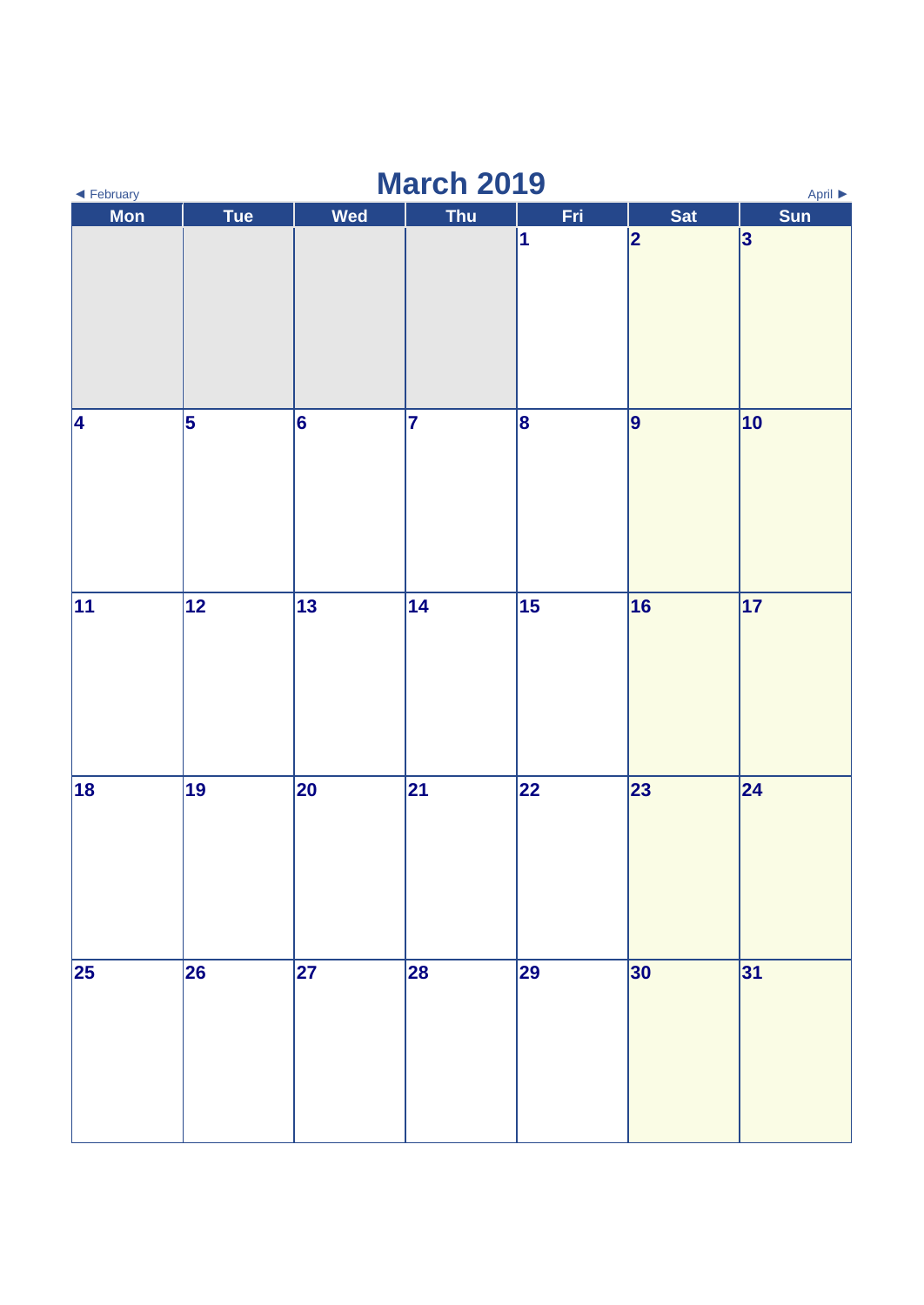| <b>April 2019</b><br>$May \triangleright$<br>$\blacktriangleleft$ March |             |     |     |     |                 |           |  |
|-------------------------------------------------------------------------|-------------|-----|-----|-----|-----------------|-----------|--|
| <b>Mon</b>                                                              | <b>Tue</b>  | Wed | Thu | Fri | <b>Sat</b>      | Sun       |  |
| $\vert$ 1                                                               | $ 2\rangle$ | 3   | 4   | 5   | $\vert 6 \vert$ | $\vert$ 7 |  |
| $\vert$ 8                                                               | 9           | 10  | 11  | 12  | 13              | 14        |  |
| 15                                                                      | 16          | 17  | 18  | 19  | 20              | 21        |  |
| 22                                                                      | 23          | 24  | 25  | 26  | 27              | 28        |  |
| 29                                                                      | 30          |     |     |     |                 |           |  |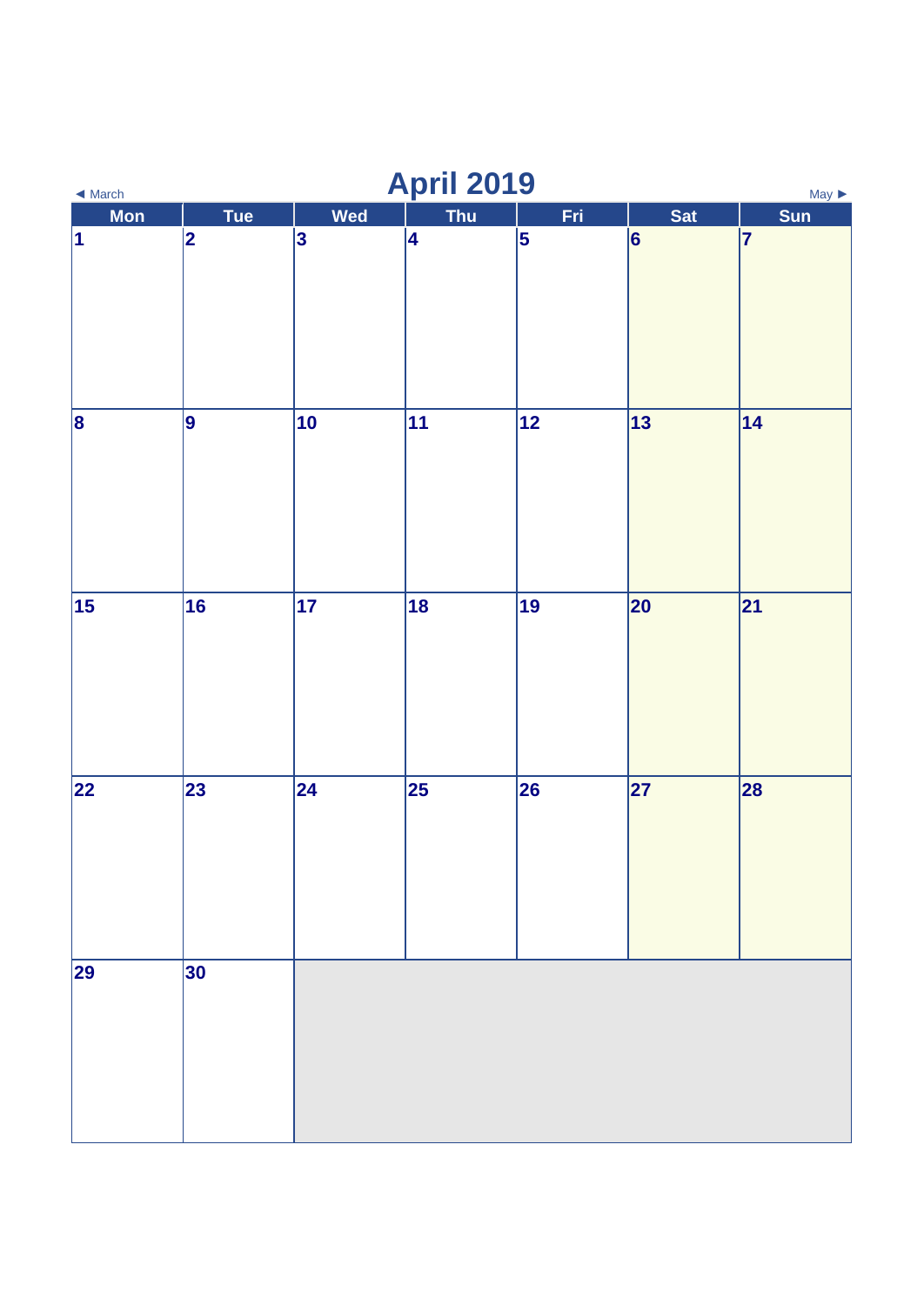| <b>May 2019</b><br>$\blacktriangle$ April<br>June $\blacktriangleright$ |     |     |                |     |            |                 |  |
|-------------------------------------------------------------------------|-----|-----|----------------|-----|------------|-----------------|--|
| Mon                                                                     | Tue | Wed | Thu            | Fri | <b>Sat</b> | Sun             |  |
|                                                                         |     | 1   | $\overline{2}$ | 3   | 4          | $\vert 5 \vert$ |  |
| $\overline{6}$                                                          | 7   | 8   | 9              | 10  | 11         | 12              |  |
| $\overline{13}$                                                         | 14  | 15  | 16             | 17  | 18         | 19              |  |
| $\overline{20}$                                                         | 21  | 22  | 23             | 24  | 25         | 26              |  |
| 27                                                                      | 28  | 29  | 30             | 31  |            |                 |  |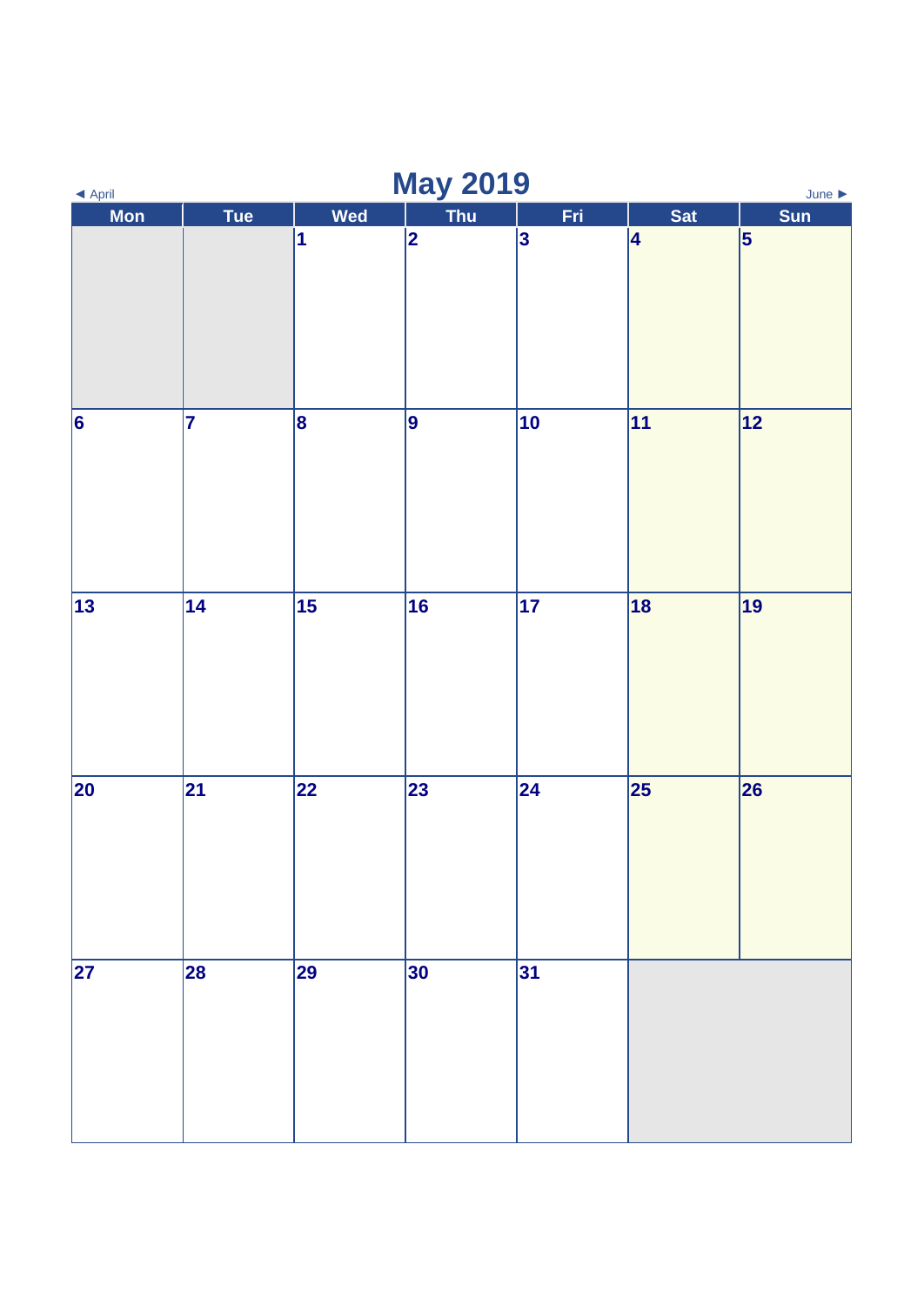| <b>June 2019</b><br>$July \triangleright$<br>$\triangleleft$ May |                 |                         |            |     |            |           |  |
|------------------------------------------------------------------|-----------------|-------------------------|------------|-----|------------|-----------|--|
| Mon                                                              | Tue             | Wed                     | <b>Thu</b> | Fri | <b>Sat</b> | Sun       |  |
|                                                                  |                 |                         |            |     | $\vert$ 1  | 2         |  |
| $\overline{\mathbf{3}}$                                          | 4               | $\overline{\mathbf{5}}$ | 6          | 7   | $\vert$ 8  | $\vert$ 9 |  |
| $ 10\rangle$                                                     | $\overline{11}$ | 12                      | 13         | 14  | 15         | 16        |  |
| $\overline{17}$                                                  | 18              | 19                      | 20         | 21  | 22         | 23        |  |
| 24                                                               | 25              | 26                      | 27         | 28  | 29         | 30        |  |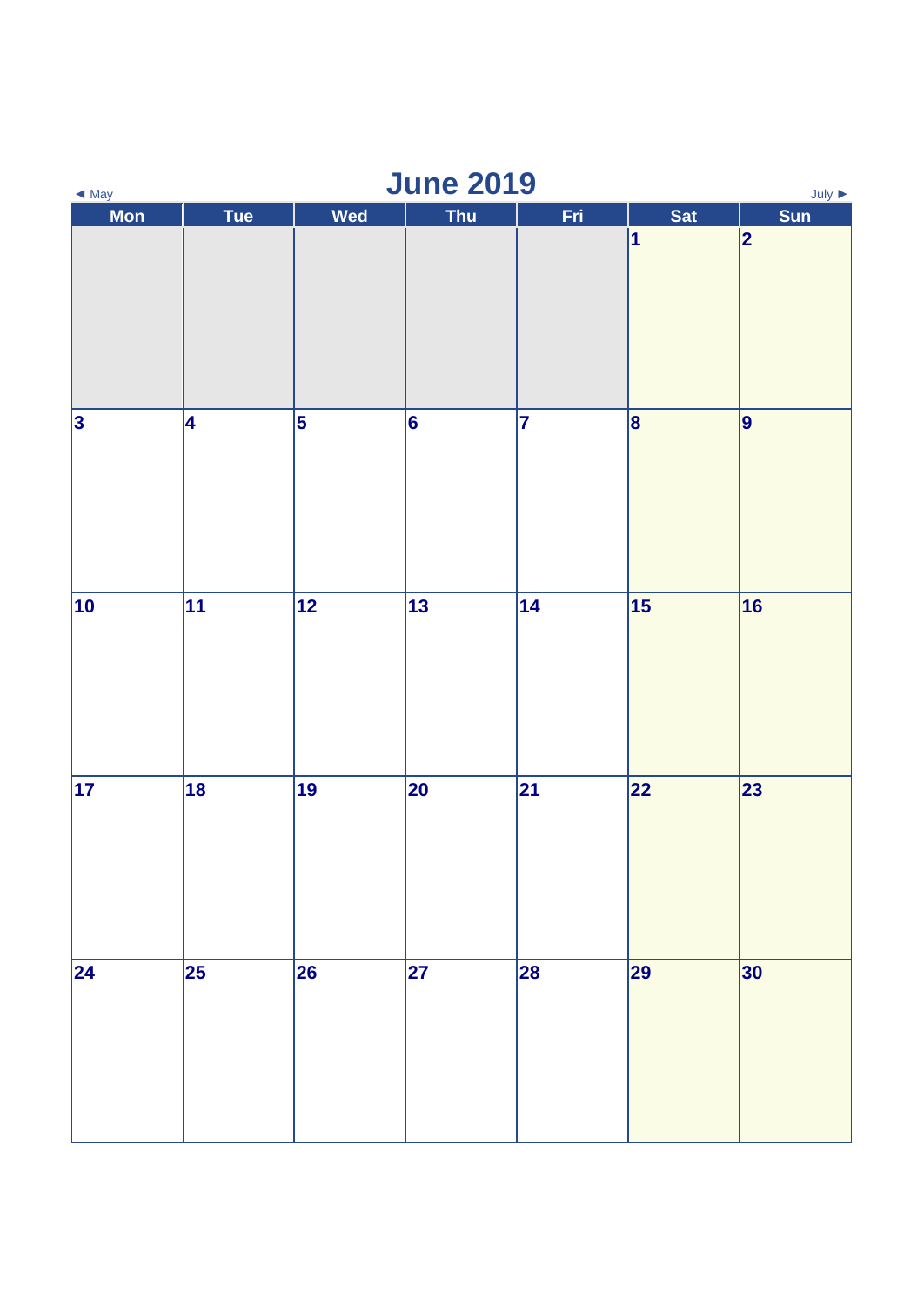| <b>July 2019</b><br>August $\blacktriangleright$<br>$\triangleleft$ June |             |                 |     |           |            |           |  |
|--------------------------------------------------------------------------|-------------|-----------------|-----|-----------|------------|-----------|--|
| Mon                                                                      | <b>Tue</b>  | Wed             | Thu | Fri       | <b>Sat</b> | Sun       |  |
| $\vert$ 1                                                                | $ 2\rangle$ | 3               | 4   | $\vert$ 5 | 6          | $\vert$ 7 |  |
| $\vert$ 8                                                                | 9           | 10              | 11  | 12        | 13         | 14        |  |
| 15                                                                       | 16          | $\overline{17}$ | 18  | 19        | 20         | 21        |  |
| 22                                                                       | 23          | 24              | 25  | 26        | 27         | 28        |  |
| 29                                                                       | 30          | 31              |     |           |            |           |  |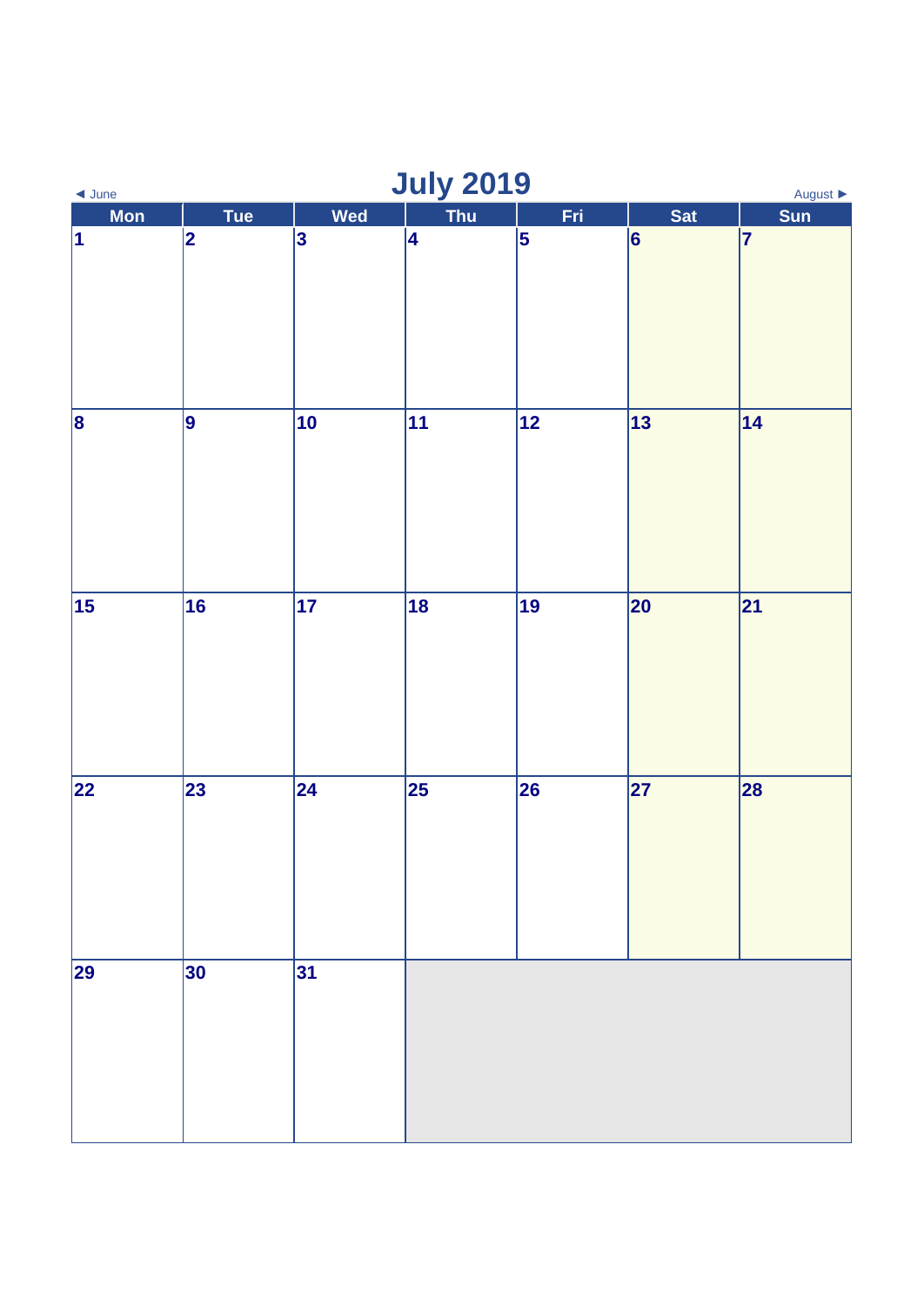| <b>August 2019</b><br>$\triangleleft$ July<br>September $\blacktriangleright$ |                 |                |                         |             |              |            |  |
|-------------------------------------------------------------------------------|-----------------|----------------|-------------------------|-------------|--------------|------------|--|
| <b>Mon</b>                                                                    | <b>Tue</b>      | Wed            | <b>Thu</b>              | Fri         | <b>Sat</b>   | <b>Sun</b> |  |
|                                                                               |                 |                | $\overline{\mathbf{1}}$ | $ 2\rangle$ | 3            | 4          |  |
| $\overline{\mathbf{5}}$                                                       | $\vert 6 \vert$ | $\overline{7}$ | 8                       | 9           | $ 10\rangle$ | 11         |  |
| 12                                                                            | 13              | 14             | 15                      | 16          | 17           | 18         |  |
| 19                                                                            | 20              | 21             | 22                      | 23          | $\vert$ 24   | 25         |  |
| 26                                                                            | 27              | 28             | 29                      | 30          | 31           |            |  |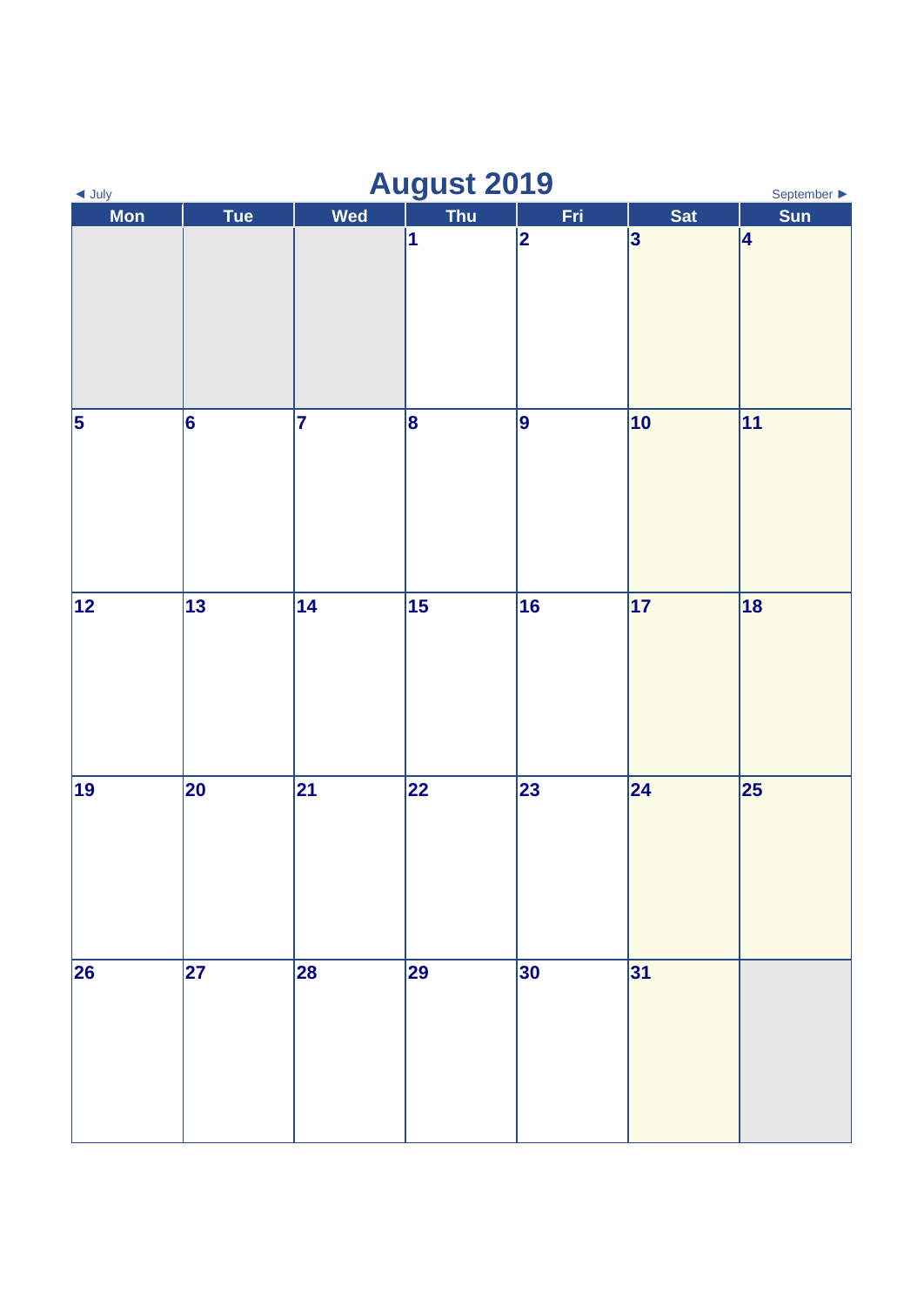| September 2019<br>October $\blacktriangleright$<br>◀ August |            |     |            |                 |            |            |  |
|-------------------------------------------------------------|------------|-----|------------|-----------------|------------|------------|--|
| <b>Mon</b>                                                  | <b>Tue</b> | Wed | <b>Thu</b> | Fri             | <b>Sat</b> | <b>Sun</b> |  |
|                                                             |            |     |            |                 |            | $\vert$ 1  |  |
| 2                                                           | 3          | 4   | 5          | $\vert 6 \vert$ | 7          | 8          |  |
| 9                                                           | 10         | 11  | 12         | 13              | 14         | 15         |  |
| 16                                                          | 17         | 18  | 19         | 20              | 21         | 22         |  |
| 23                                                          | 24         | 25  | 26         | 27              | 28         | 29         |  |
| 30                                                          |            |     |            |                 |            |            |  |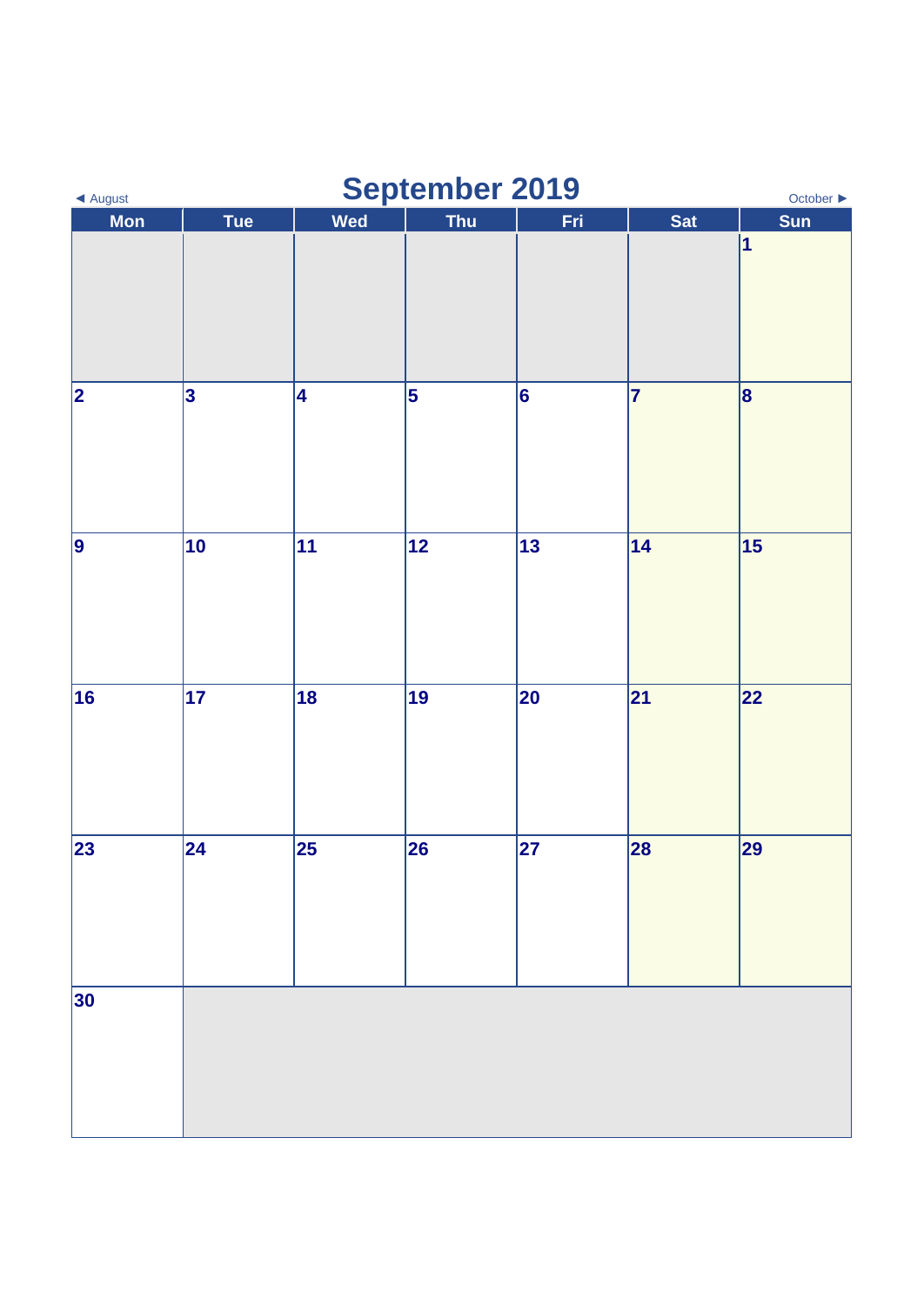| October 2019<br>◀ September<br>November $\blacktriangleright$ |            |     |                |     |           |     |  |  |
|---------------------------------------------------------------|------------|-----|----------------|-----|-----------|-----|--|--|
| <b>Mon</b>                                                    | <b>Tue</b> | Wed | <b>Thu</b>     | Fri | Sat       | Sun |  |  |
|                                                               | 1          | 2   | $\overline{3}$ | 4   | $\vert$ 5 | 6   |  |  |
| 7                                                             | 8          | 9   | 10             | 11  | 12        | 13  |  |  |
| 14                                                            | 15         | 16  | 17             | 18  | 19        | 20  |  |  |
| 21                                                            | 22         | 23  | 24             | 25  | 26        | 27  |  |  |
| 28                                                            | 29         | 30  | 31             |     |           |     |  |  |

More Calendar Templates[: 2020,](https://www.wincalendar.com/UK/2020-Word-Calendar) [2021,](https://www.wincalendar.com/UK/2021-Word-Calendar) [Online Calendar](https://www.wincalendar.com/Belarus/2020-Calendar)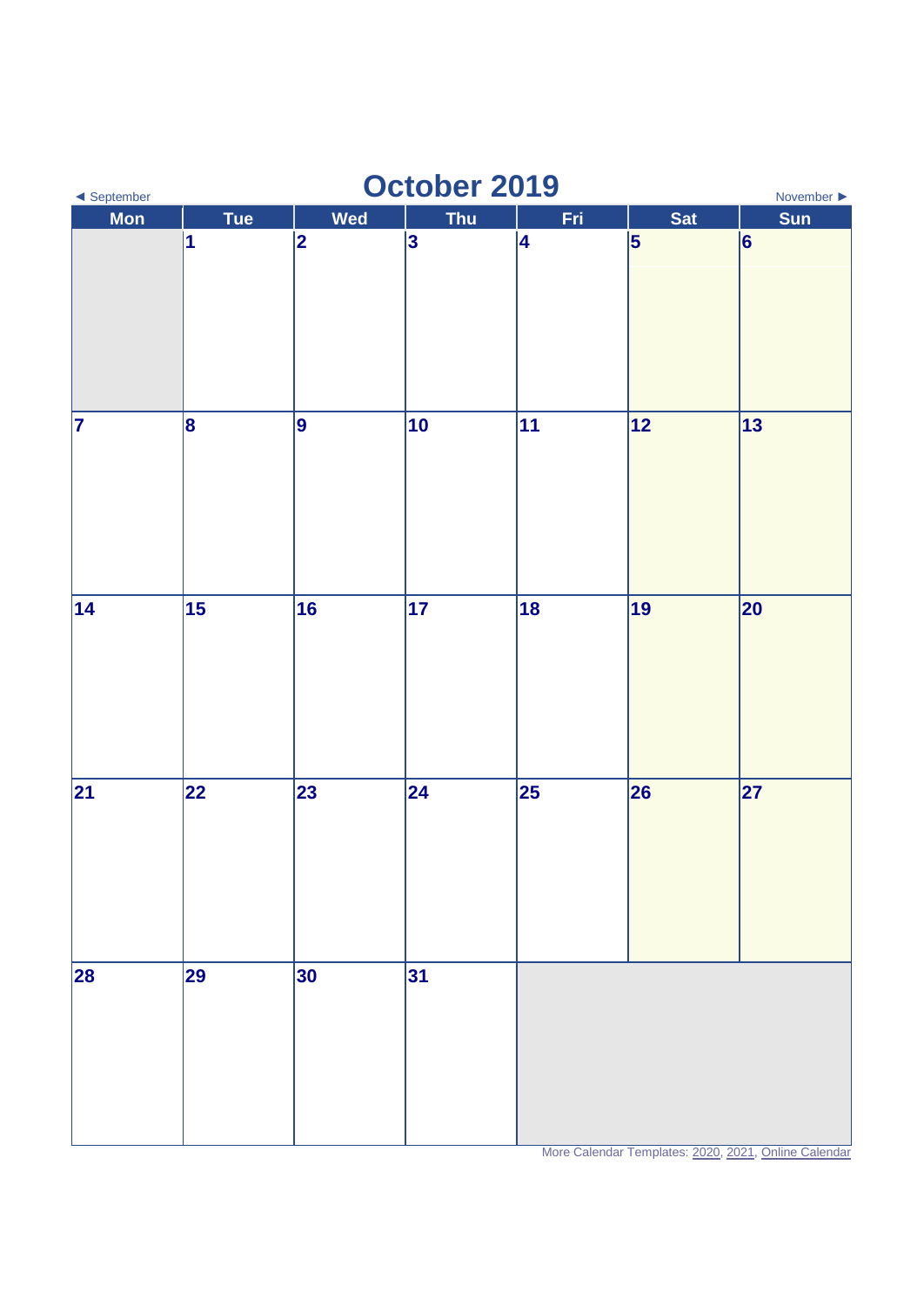| <b>November 2019</b><br>December $\blacktriangleright$<br>$\triangleleft$ October |            |     |            |     |            |                 |  |
|-----------------------------------------------------------------------------------|------------|-----|------------|-----|------------|-----------------|--|
| <b>Mon</b>                                                                        | <b>Tue</b> | Wed | <b>Thu</b> | Fri | <b>Sat</b> | Sun             |  |
|                                                                                   |            |     |            | 1   | 2          | $\vert 3 \vert$ |  |
| 4                                                                                 | 5          | 6   | 7          | 8   | 9          | 10              |  |
| $\overline{11}$                                                                   | 12         | 13  | 14         | 15  | 16         | 17              |  |
| 18                                                                                | 19         | 20  | 21         | 22  | 23         | 24              |  |
| 25                                                                                | 26         | 27  | 28         | 29  | 30         |                 |  |